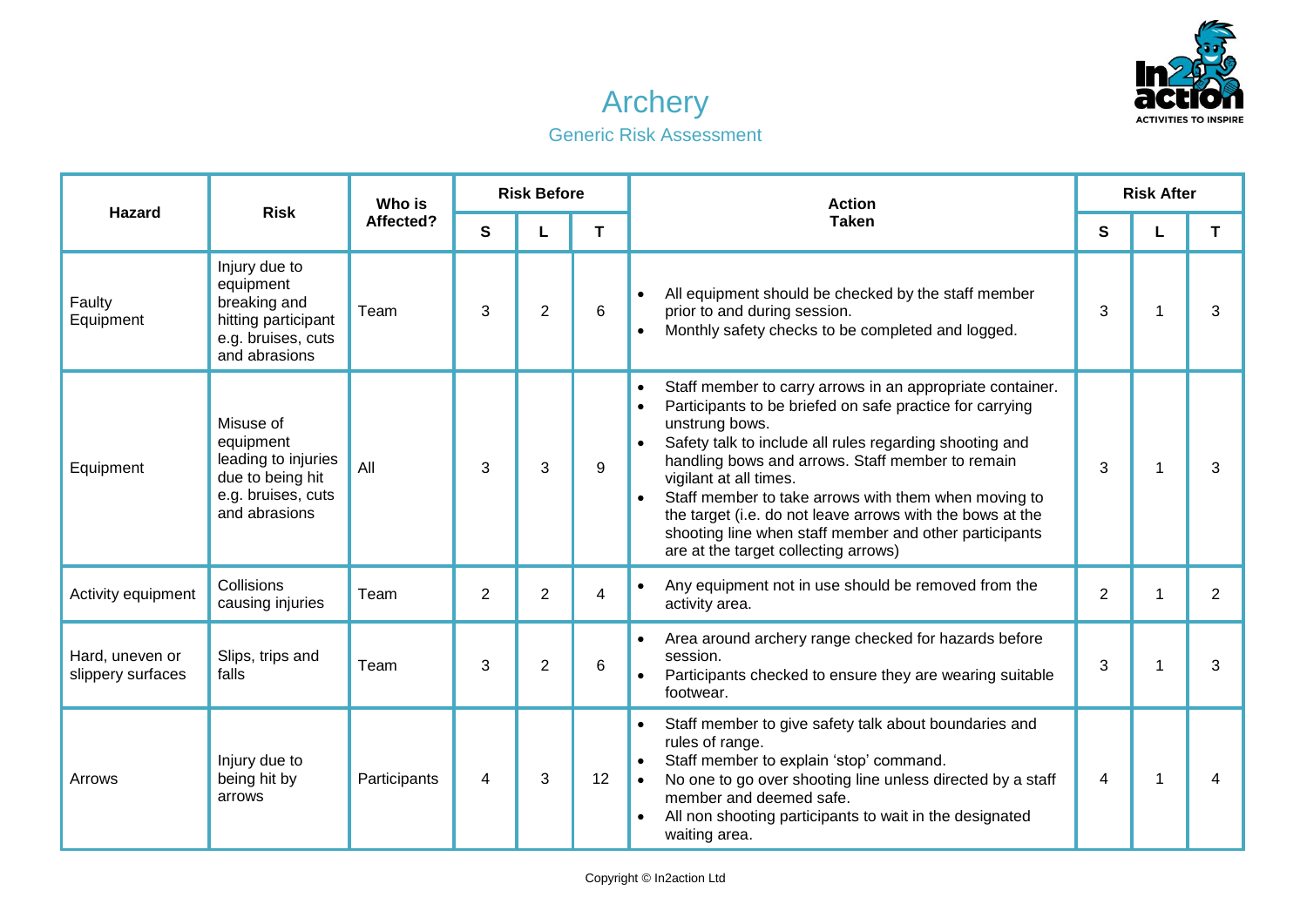|                                          |                                                                              |              |                |                |    | Range must be checked to ensure arrows cannot be shot<br>out of the range.                                                                                                                                                                                                  |                |   |                |
|------------------------------------------|------------------------------------------------------------------------------|--------------|----------------|----------------|----|-----------------------------------------------------------------------------------------------------------------------------------------------------------------------------------------------------------------------------------------------------------------------------|----------------|---|----------------|
| Bow string                               | Contact with arm<br>causing bruising<br>of forearm                           | Team         | $\overline{2}$ | 3              | 6  | All participants must wear arm bracers.<br>$\bullet$<br>Staff member to demonstrate correct shooting technique.<br>$\bullet$<br>Staff member to remain vigilant while participants are<br>$\bullet$<br>shooting.                                                            | $\overline{2}$ | 1 | 2              |
| Arrows falling off<br>bow                | Injury from end of<br>arrow coming into<br>contact with<br>participants hand | Participants | $\overline{2}$ | 3              | 6  | All arrows should be checked for length before shooting<br>$\bullet$<br>commences, this length should be 3" longer than the out<br>stretched arm length.                                                                                                                    | $\overline{2}$ | 1 | $\overline{2}$ |
| Incorrect arrow<br>retrieval             | Injuries caused<br>by contact with<br>arrows                                 | Team         | 3              | 3              | 9  | Staff member to ensure the correct method of removal of<br>$\bullet$<br>arrows demonstrated and monitored.<br>Staff member to demonstrate correct technique for<br>$\bullet$<br>carrying arrows.<br>Staff member to be situated at target as arrows are being<br>retrieved. | 3              | 1 | 3              |
| Stray arrows                             | Injury from being<br>hit by arrows                                           | All          | 4              | 3              | 12 | Waiting participants to be asked not to distract shooters.<br>$\bullet$<br>All nets to be in place and fastened correctly.<br>$\bullet$<br>Range to be set up in accordance with operating<br>$\bullet$<br>guidelines.                                                      | $\overline{4}$ | 1 | 4              |
| Encroachment<br>from non<br>participants | Injury from being<br>hit by arrows                                           | Public       | 4              | $\overline{2}$ | 8  | Staff member to be aware at all times of anyone<br>$\bullet$<br>approaching the range.<br>Appropriate signage to be in place prior to shooting.<br>$\bullet$<br>Warning commands to be covered at start of session in<br>$\bullet$<br>safety talk.                          | $\overline{4}$ | 1 | 4              |
| <b>Incorrect Bow</b><br>Draw Strength    | <b>Strained Joints</b>                                                       | Team         | $\overline{2}$ | $\overline{2}$ | 4  | Bows with appropriate draw strength to be used.<br>$\bullet$                                                                                                                                                                                                                | $\overline{2}$ | 1 | 2              |
| <b>Falling Target</b>                    | Crushing Injuries                                                            | Team         | 3              | $\overline{2}$ | 6  | Participants to be shown correct arrow retrieval technique.<br>$\bullet$<br>Staff member to be situated at target as arrows are being<br>$\bullet$<br>retrieved.<br>Deeply embedded arrows to be removed by staff member.                                                   | 3              |   | 3              |